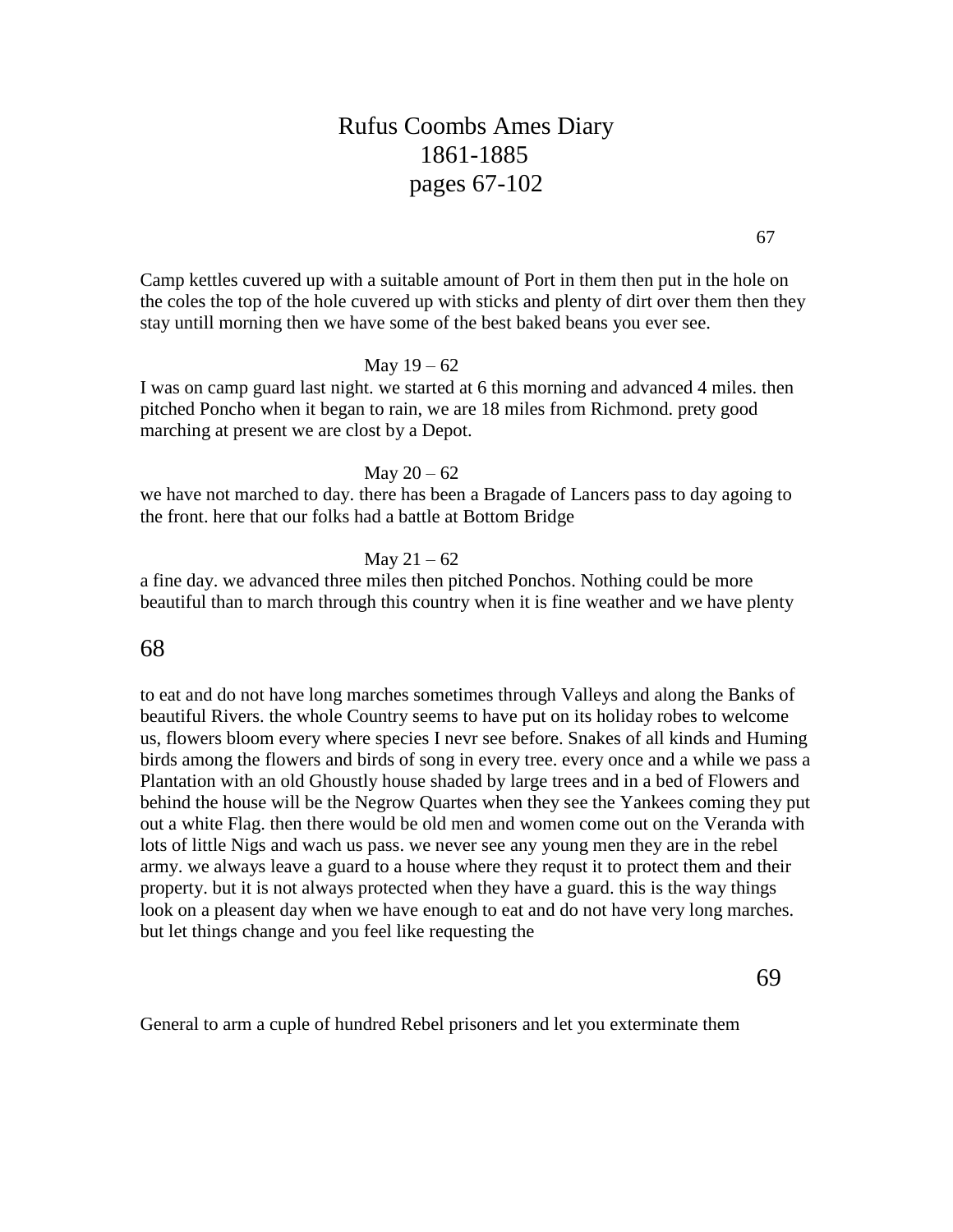#### May  $22 - 62$

we started earely this morn. and marched 8 miles to the North and West not much nigher Richmond now than we was yesterday pitched Ponchoes in afternoon and I was detailed to help pitch the Generals tents. it began to rain hard just before night my weight 136 lbs.

#### May  $24 - 62$

to day we received Spring Field Rifles and I am on guard. we are in the  $5<sup>th</sup>$  Corps. Fitz John Porter General 1<sup>st</sup> Division Gen Morell 1<sup>st</sup> Bragade General Martindale.

### May  $26 - 62$

we advanced two miles to day they say we are within 9 miles of Richmond

### Hanover Cort House May 27 – 62

rained all last night and this forenoon we fell in this morning before day light and marched 15 miles very bad marching.

# 70

so much rain that the roads are fluded the ground being so level. we arived here at Hanover Cort house at about 2 oclock this afternoon, and went to work and tore up the Rail Road track for Quite a distence. and looked for the Rebels, but could not find them. then we started to go to the rear a short distence to camp for the night but we had hardly got started before an ordely came riding in hast from the front and said that the rebs were advancing on us, so we file off into the field and came to the front, formin a line of battle with the  $44<sup>th</sup>$  New York on our right and to the right of the 44 we had two 12 Pound Brass guns. there was two Rebel Regiments showed themselves in front of us, and made a charge after firing a volley.- which scattered the  $44<sup>th</sup>$  they braking and runing. then our Regiment fired a volley at them when the two regiments divided one going to the left and the other to the right. the one going to our left we never see afterwards, but the one that went to our right crossed the road

71

into the woods and out clost to us we swung around and formed a line clost to the fence that divided the woods from the field. by that time the men to the big guns left. our enemy was a North Collina Regiment and numbered 1,000 the fence that divided us was stakes drove and brush braded in the woods and we the field we numbered 350 rifles. the battle lasted untill we had fired 80 rounds just at dark the johnies skeedadled leaving part of their wounded and the field to us, where we camped for the night. we had a numbr killed and a god meny wounded, but some very slightly. when (the rebs first showd themselves and fired at us a spent ball hit me on the leg between the knee and foot making me limp for a day or two, and during the Battle there was a ball went through my pant leg coming out  $5\frac{1}{2}$  inches from where it went in) just as the Rebels broke and run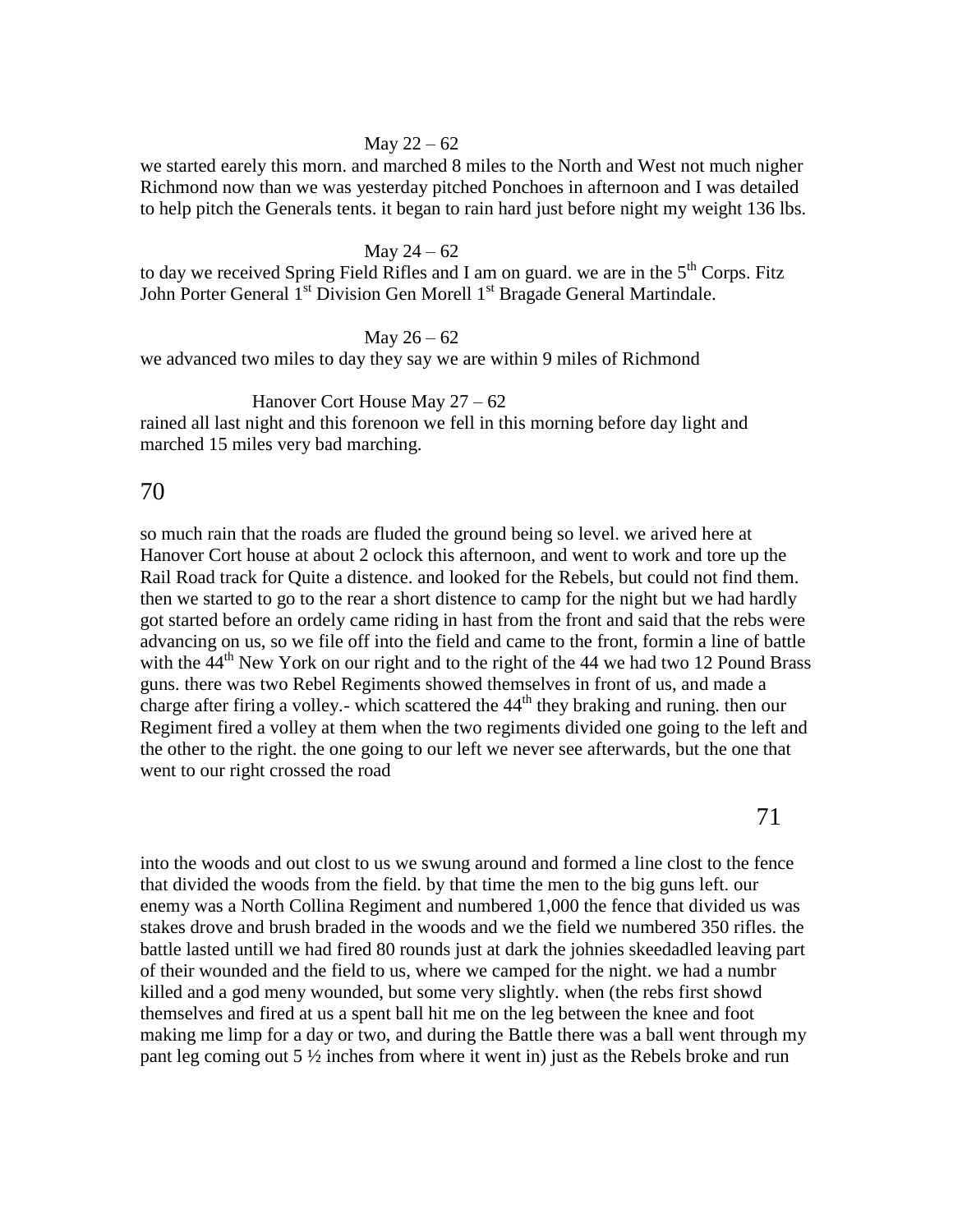there was a Regiment of New York Zuarves came to our assistence but the jonies had been gan five or tenn minets. $<sup>1</sup>$ </sup>

# 72

Hanover Cort House May 28 – 62 this morning I went on the battle ground, and in the woods where the rebels stood, there was a detail made last night to take out the Rebel wounded, and this morning they are taking out the dead. one tree had five ded Rebs behind it they got behind it to get out of the way of our fire. but that did not protect them for we had a raking fire on them. one had a ramrod through his head. some of the Trees here ar  $\frac{1}{2}$ ---agt three feet through at the But. intermixed with smaller ones, and some under brush.- these oak trees were very tall before there was any limbs, and they was **spated** by Rifle Balls from the roots up in the branches this showes how wild some of the firing was, but it was not all that way, for the highth of a man some of the small trees were cut down when the Rebs first showed themselves they probly was 800 yard of[f] and the volley we fired at them knocked down

73

16. General Martendale was hered to say during the fight. God Bless the 2<sup>nd</sup> Maine, to day Little Mac rode up to us, took off his had and said Boys you have fought a splendid Battle. the 44 New York was a cracked Regiment pufed by all the New York papers. it was a regiment where there had been any amount of paines taken in regard to enlistment they all being about the same highth and as fine a looking lot of men as you sincerly see. but when the rebel fired their first volley, the 44 filed in behind one enuther for a minet then broke for the rear and we did not see them again that  $day^2$  and about the same time the men that maned the two Big guns left. I sepose that was what caused the Rebels to make that Flank movement and come on our right. in so doing they got clost to the Guns. But they found the  $2<sup>nd</sup>$  stod between them and the Prize and they could not get them,

## 74

 $\overline{a}$ 

#### May  $28 - 62$

we started this moon for Gains Hill where we left May 27, and got back just before dark. I see some of the Rebel wounded this forenoon, they said that the  $2<sup>nd</sup>$  Maine fought like Devils.

Gaines Hill May  $30 - 62$ 

<sup>&</sup>lt;sup>1</sup> Rufus is describing the Battle of Hanover Courthouse. General McClellan heard a rumor that a confederate force of 17,000 were moving to Hanover Court House. Concerned it would cut off his right flank, he sent General John Fitz Porter's V corps to deal with the rebels. The strength of the rebel force was closer to 4,000. Porter's corps numbered 12,000. A victory for the Union, McClellan erroneously claimed it was against a superior force.

 $2$  A New York Times article dated May 30 claims "...The left wing of the Forty-fourth bravely held their ground. The right wing broke a little, but finally rallied."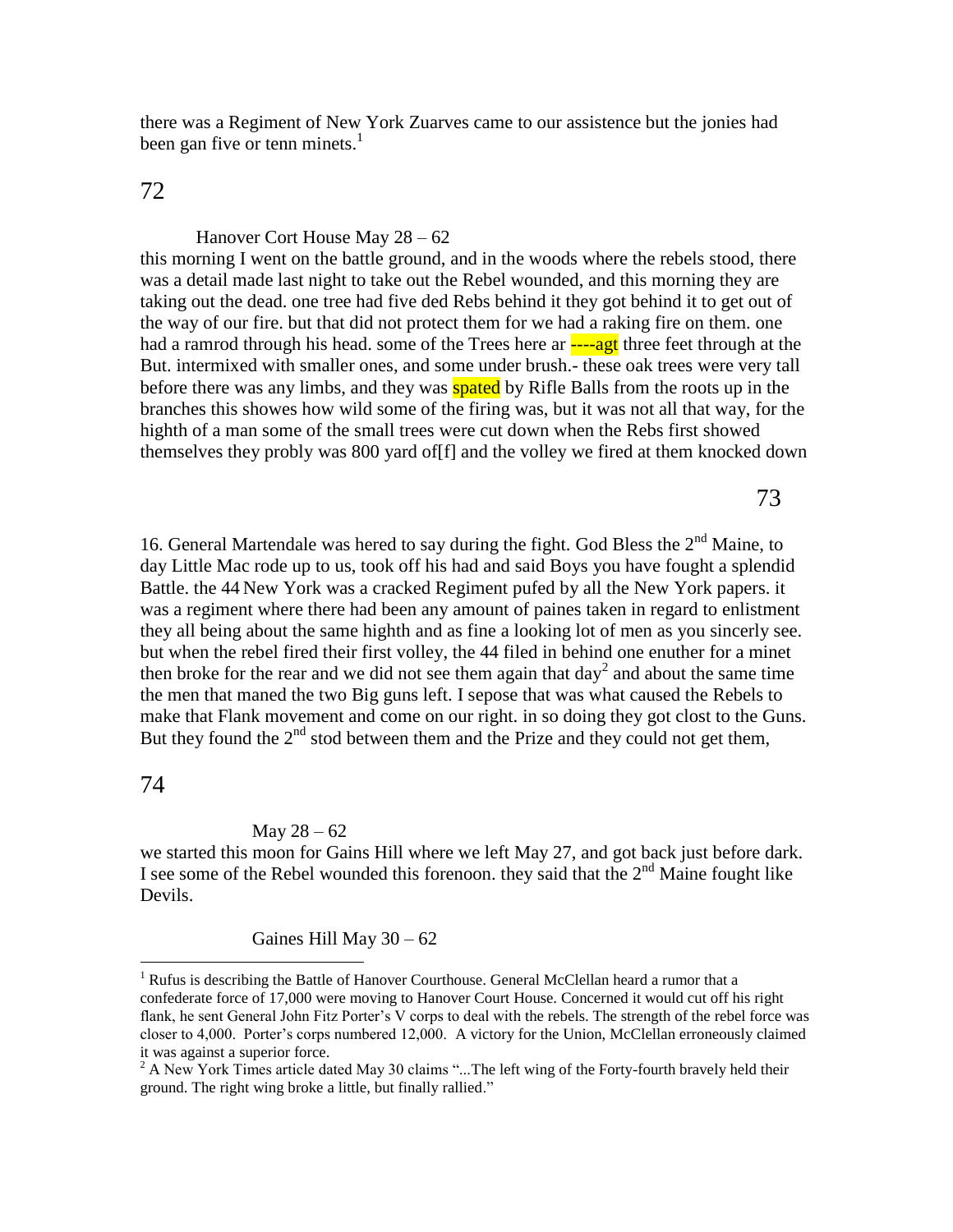Rained very hard through the night accompanied with hevy thunder and Lightning. struck one tent and kiled one man.

Gaines Hill May  $31 - 62$ Rained very hard this forenoon. this afternoon very heavy and sharp firing on our left. the enemy are trying to forse our left.<sup>3</sup>

# Gaines Hill June  $1<sup>st</sup> 62$

we fell in this morning and advanced about half a mile to the front, where we staid untill about one. then went back to Ponches. they have been fighting on our left all day and that is why we was called to the front, to be redy in case the rebs should make an attack. after getting back I went

to a hospital where there was 30 wounded Rebels of the Hanover Cort House

Gains Hill June  $3 - 62$ 

Rained hard all night we have orders to march. I have a sore ancle in marching to Hanover Corthouse I chafed the skin off and got cold in it and it is very sore.

Gains Hill June  $6 - 62$ the  $1<sup>st</sup> Mishigan Regiment was put in our Bragade to day making 5 regiments$ 

### Gains Hill June  $8 - 62$

the boys that was taken prisinors from our Company in the Bull Run Battle have returned here to day and have got a furlow of 30 days and are going hom

Gains Hill June  $10 - 62$ 

Rained hard in the last part of the night sharp connonading on our left this forenoon. my weight 142. ancle very sore. they want me to go to the Hospitle but I shall keep out as long as possible.

# 76

 $\overline{a}$ 

Gaines Hill June  $13 - 62$ sharp firing on our left this morn early the regiment went on fertig I did not go. General Macalls Division 11.000 has joyned our army.

 $3$  Rufus's regiment was part of General Porter's V Corps and located on the east side of the Chickahominy River, so they were not involved in the Battle of Seven Pines. Confederate General Johnston planned an attack on the Union forces on the west side of the River, led by General Keyes. This was a defensive measure to keep part of McClellan's forces from reaching Richmond. The Battle ended in a draw. However, General Johnston was severely wounded and Robert E. Lee was put in command of the Army of Northern Virginia.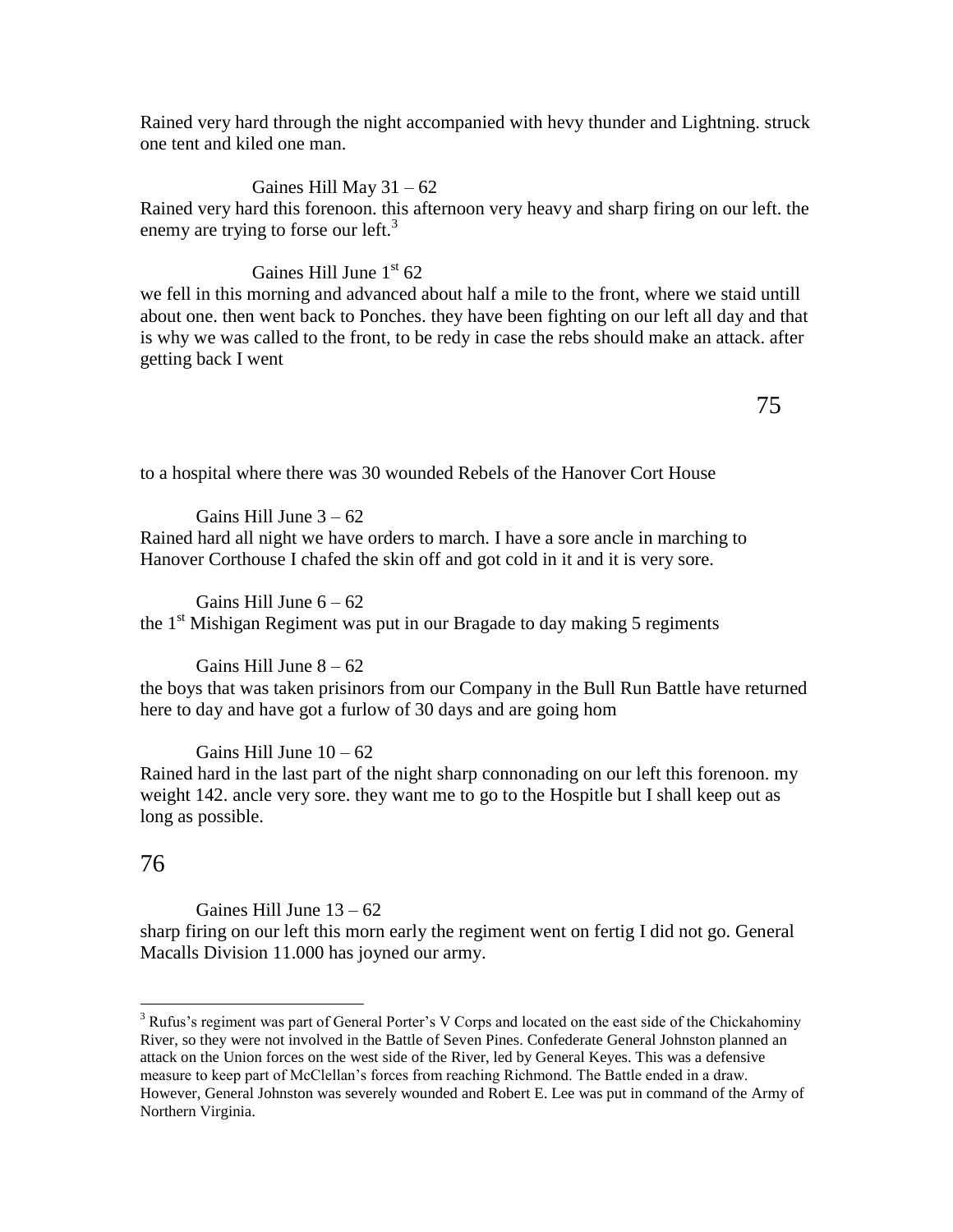### Gains Hill June  $15 - 62$

on the 13 the Rebel Cavelery made a dash on our right by Haniver Cort House. drove the small forse we had there. then they went on to Trunstalls Rail Road station on York River attacked a Rail Road train from there they went to White House and that night crossed the Chikahominy and went in side of their lines. they swept clear around our Army took some prisiners and destroyed some stores.<sup>4</sup>

#### Gains Hill June  $18 - 62$

we started for Mecanicsvill last night but as soon as we got there we had orders to return and got back at dark very tired.

#### Gains Hill June  $20 - 62$

we started this morning on a march went one mile and pitched Ponchoes. two men wounded in  $1<sup>st</sup>$  Mishigan in afternoon I went on a walk

#### Gains Hill June  $25 - 62$

got orders to cook three days raitions and be redy to march in a moments notice we have received information that Rebel General Jackson is at Haniver Cort House with a large forse, and we are geting redy to march or fight.

## Gains Hill June 26 – 62

very pleasent day. we received orders this morn to go on Pekett. I have not been doing any duty for Quite a while on account of my ancle only when we would march. but as it was so pleasent I thought I would go with the Boys. we started at 5 oclock. and I am on third relief. the Bragade has gon to Hanover Cort house. about two this afternoon the Rebels made an attack about one mile to the right of where I am they made their attack with great forse and the Battle lasted untill after dark. I was on high ground and could

# 78

 $\overline{a}$ 

watch things by the smoke that rose over the trees. sometimes our lines would advance and then the Rebels. but wen the Battle ended each side seemed to of held their own, our boys had been fighting twice their number<sup>5</sup>. soon after dark I was taken by the Sergeant of the Guard cared to the Front down into the woods by Bever Dam Creek, and posted it was so dark I could not see my hand before me. I was on alone and it was so still that it seemed as if I was the only one living in the wourld. I hered nothing but a Bull Frog that was posted clost to me and judging from the noise he made, he must have been a monster. it seemed to me that he bellowed as loud as a Cow

June 27 – 62

<sup>&</sup>lt;sup>4</sup> This was the cavalry unit led by Jeb Stuart

 $<sup>5</sup>$  June 26 is the second day of Lee's intitiative which came to be called the Seven Days Battles (June 25 –</sup> July 1). Although Lee lost more men, he succeeded in driving McClellan to retreat to Harrison's Landing.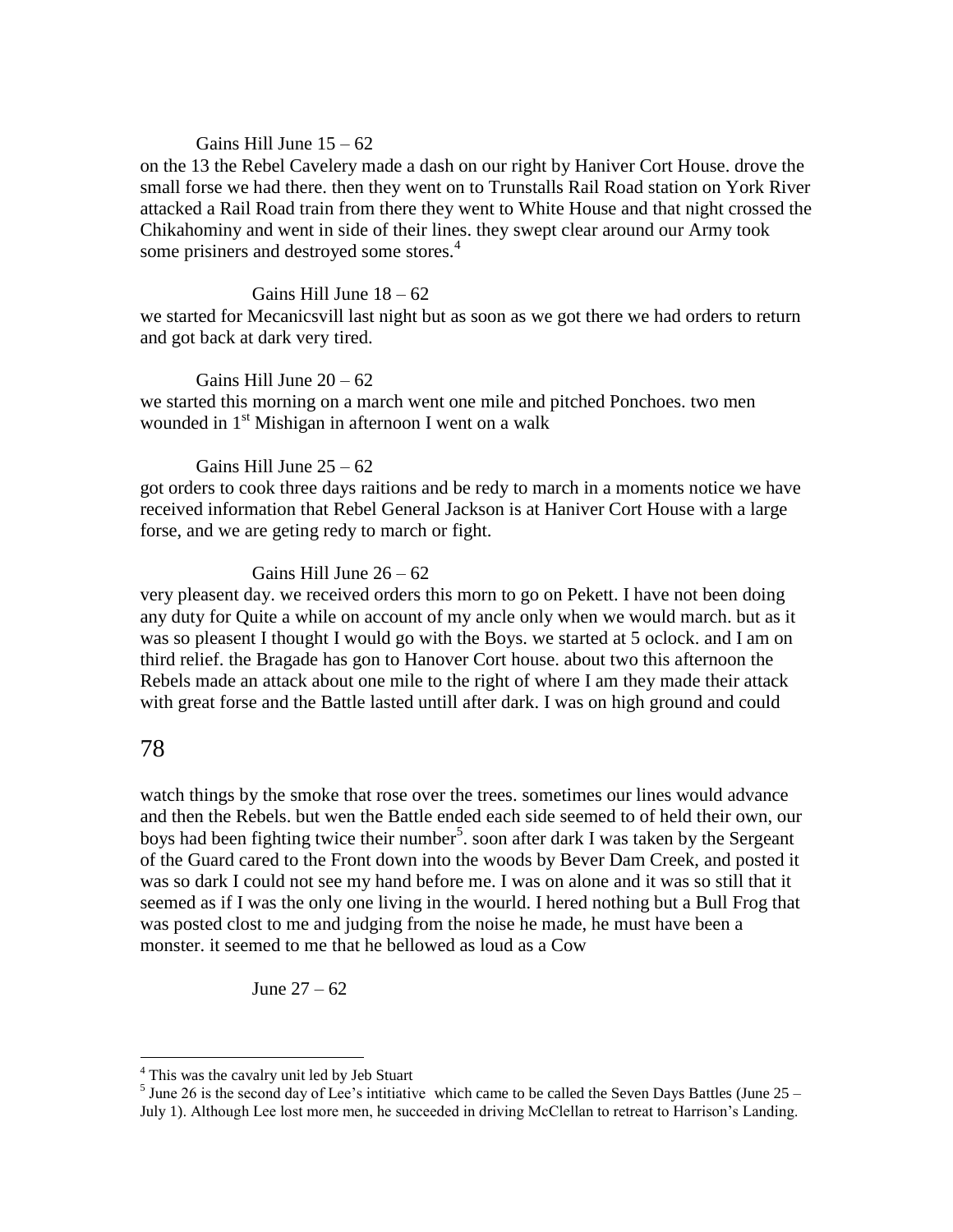pleasent but a hard sight for a Father, just before it began to **ge—**light the Sergeant come where I was and whispered (Follow me) there was no one left in my place, when I got to the Resirve where the Regiment

was I told the Boys I thought this was a retreet. but they said it was a change of front. we fell in and started for our Ponches, and just as we got in sight of them we see our Pontoon Train was on fire. set on fire to keep it out of the rebels hands. we went into camp but did not have time to pack up our things before the Rebels were upon us. we fell in retreeted a cuple of miles and formed a line for battle. on a line with a deep guley, that was heavy timbered. and in front and on the other side was an open field, and sometime in the afternoon the Rebels showed themselves in front of us in two lines of Battle and made a charge. we opened fire on them and they broke and run before they got to the guley. their Coller Seargent in front of us fell and the Colors was left on the field. I started for it and the Captain called me back saying if I did not obey he would shoot me. the Colonel orderd Company A to go and get it. I swear I could of got it if I

# 80

 $\overline{a}$ 

had been allowed, in a short time the rebels made another advance four lines deep and during the time we had been reinforsed to one more line making us two. we had orders not to take any of our things off but some of the Boys around me said we will take our Harversacks off and if we have to retreet some one is to sing out haversacks we was siting down behind a three rail fence, after fighting Quite a while I looked to the right of our Regiment and see our soldirs has comenced to run. I then looked to my left and they had broke. by this time our Regiment had comenced to retreet. we had Quite a hill to go up. and when I had got part of the distence I thought of my Haversack and turned back and got it. when I picked it up the johnies were coming up ovr the Hill pufing and blowing. they was less than 10 feet from me. I then had about 100 yards to run to get up the hill and before I got up to our lines of Artillery they moshened me to our

side and when I got between the guns the whole line opened mowing the Rebels down in winroes<sup>6</sup> this checked them and as it was about dark the fighting ended.

#### June 28– 62

In last nights Skedadle I lost the regiment and did not find them untill about noon to day, in the morning I got on the Cars and went to General Head Quarters There the greatest confusion seemes to provail. Cars and wagons joined in together. teamsters swearing Mule Braying and horses kicking- wounded Soldirs and Soldirs hunting for their Regiments. some hunting as the fellow hunted for work Praying to God that he would not

 $6$  Winroes (windrows) small rows of cut hay or grain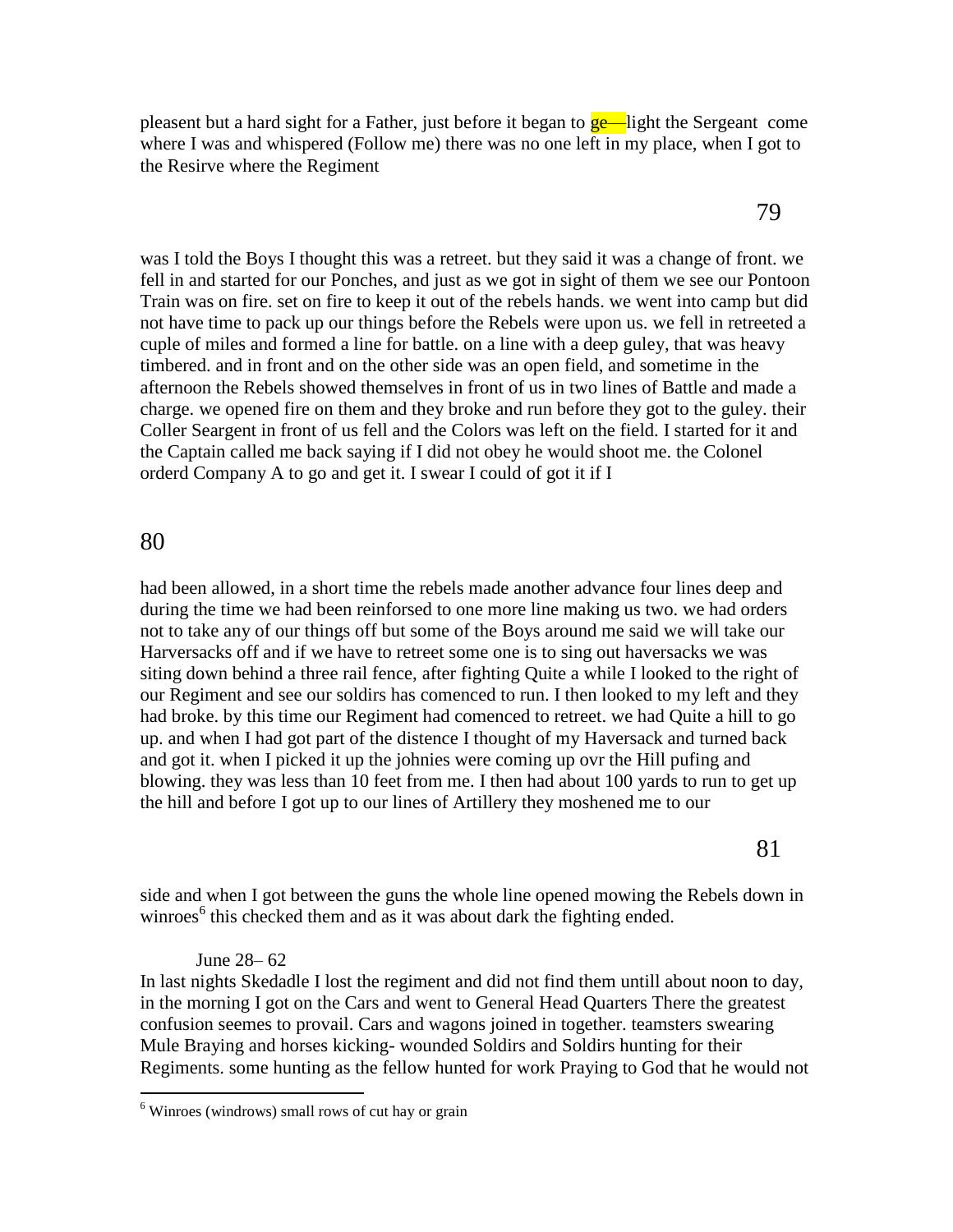find it, but all this confusion has its purpose. every one knows his place and they are loading Cars and wagons and driving to the rear saving all they can and destroying the rest. here I came acrost our regimental teams and went with them a short distence and found the Regiment fell in with them

# 82

Retreated about 6 miles and halted. I have not seen Alvin since we broke and run. and cannot here any thing of him.

# June 29 – 62

Cloudy over head mudy under foot and fogy around us. we had a false alarm last night. we fell in this morning went out to the road and halted our folks blow up a Magazine to day that jared the ground for miles around. hered from Alvin to day but it proved to be false.

# June 30 – 62

we had two false alarms last night. some of the boys in the excitemen jumped up from their sleep and started for the woods the hard marches and being without food and very little sleep is working on the Army most anything will excite them, last nights alarm was caused by some mules getting to fighting. we

# 83

fell back in forenoon in afternoon we retraced our steps for the Rebels are jaming us in the Front, and during the afternoon the whole front were engaged, and we checked the Rebels again. we have nothing to eat

Battle Melvern Hill July  $1^{\text{st}} -62^7$ 

we have been under fire all day the whole Army has been engaged fighting all along our line. for a while our regiment was surporting a Battery my position was under a 12 pound Brass Gun. we was then to serport the Artillery in the case that the rebels should make a charg on it. the Guns were fired as fast as they could load. I was ling on my face and every time the gun was discharged, it would lift me bodly. when I got out of that a big gun sounded like a pop gun. we are on the extreem left on Melvern Hill. Porters Corps. the line of Battle forms about half a circle, five miles lond[g] and strikes the River on the right. the Battle was very sevear all afternoon and extended into the night.

# 84

 $\overline{a}$ 

about 10 oclock, then the rebs fell back gaining nothing and loosing a great meny men. we had a numbr kiled and wounded in our Company among the killed was Drumold Richardson, a fellow that had some kind of dease hanging on him he could not sit as lie

<sup>7</sup> At the Battle of Malvern Hill Confederate losses were twice those of the Union's. However, Lee had succeeded in driving McClellan further away from Richmond, ending his Peninsula Campaign.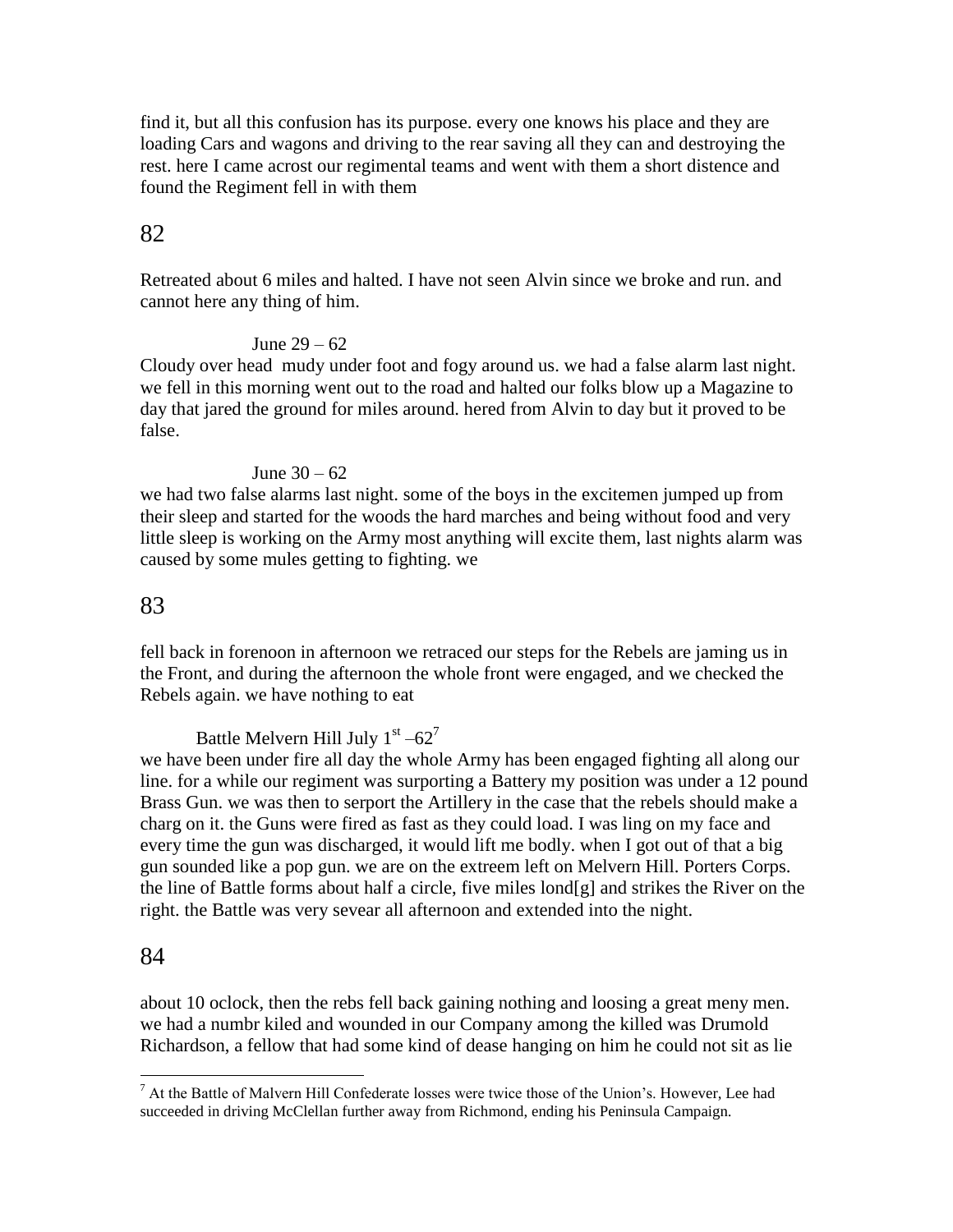down without he went to sleep. when he was hit we was surperting a battey and ling down, and I think he was asleep he was hit in the head and as Quick as it struck him he comenced to mumble as any one would n their sleep. he was carred to the rear and soon died never coming to himself. he was a good Comrad and when I see them luging him off it reminded me of the time at Holls Hill when I struck a Baynot in his ancle. we was on drill and he was my fileader and every other step he would jump up and then I would lose the step, I thought I would stop his fun, so when he was about redy to make anuther jump I swung my gun Bayonet down

intending to shove the Bayonet in between the heal of his shoe and the uper leather, but he jumped sooner than I expected, and the Bayonet went through his shoe and into his ancle clost by the cord, he was carred to the Hospitle. I was very sorry for he was a good fellow.

Harison Landing July  $2 - 62$ 

it comenced raining in the midle of the night. and we comenced to fall back about the same time and arived here in forenoon mud knee deep and I am completly exausted. it seems as if I had not got over 10 hours sleep for the last 7 days, and a very little to eat.

Harison Landing July  $3 - 62$ 

The Rebels have got here and there has been Quite sharp firing along the line between their Schirmishers and our line of Peckett. we are called in to a line expecting trouble, but the Rebs think they had better let us alone we are to well situated now.

# 86

#### H. L. July  $4 - 62$

this has been a fine day. we was called in a line for the rebels have been firing on our Peakett some to day. the whole Army is camped here in a large open field. it seeemes to me that this has been the lonesomest Forth that I ever see. General Mcclelen issued the following address to the Army to day.

Head Quarters Army of The Potomac Camp Near Harisons Landing July 4–1862 Soldirs of the Army of the Potomac- Your achievements of the last ten days have illustrated the valor and endurance of the American Soldir. Attested by superior forces and without hope of reinforcements you have succeeded in changing your base of operations by a flank movement always regarded as the most hazardous of military expedients you have saved all your material all your trains and all your guns except a few lost in battle taking in return guns and colors from the enemy. Upon your march you have been assailed day after day with despira[te] fury by men of the same race and nation skilfully massed and led. Under every disadvantage of number and necessarily of position also you have in every conflict beaten back your foes with enormous slaughter, your conduct ranks you among the celebrated armies of history. No one will now question that each of you may always with pride say, I belong to the Army of the Potomac, you have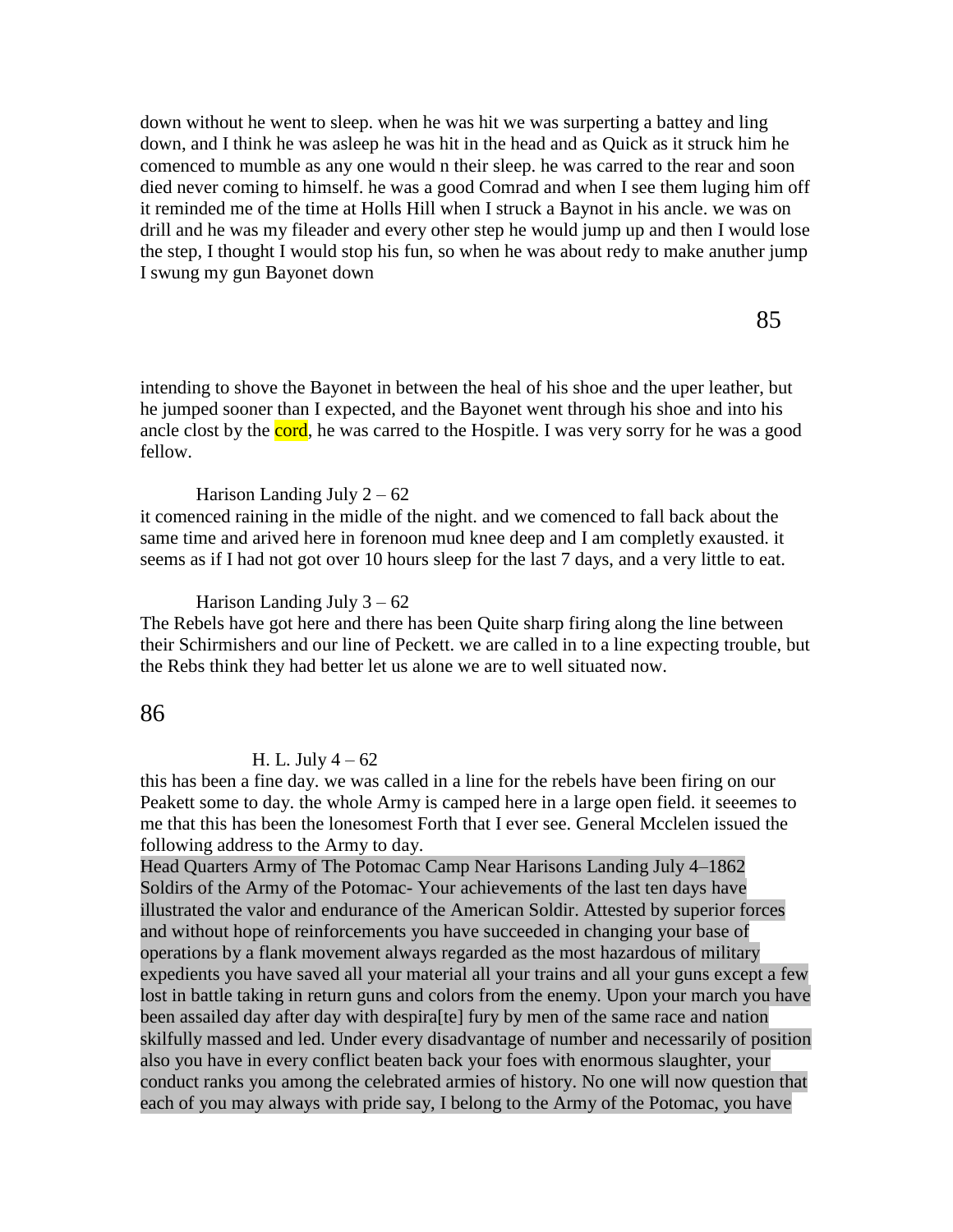reached the new base complete in organization and unimpaired in spirit. the enemy may at any moment attack you. we are prepared to meet them. I have personally established your lines, let them come and we will convert their repulse into a final defeat. your Government is strengthening you with the resources of a great people. on this our nations birthday we declair to our foes who are rebels against the best interest of mankind that this army shall enter the Capital of the so cald Confederacy that our national Constitution shall prevail and that the Union which can alone insure

# 88

internal peace and external security to each State must and shall be preserved cost what it may in time treasure and Blood.

George B. Mcclellan

89

#### H. L. July 7 – 62

Sharp firing dow the River to day I am on the sick list got a bad Diriea. herd that the kiled wounded and mising during the seven days amounts to 15000

# H. L. July 19 – 62

Capt Mugett received a letter from Lieut Brown who was taken Prisinor at Gaines Mill. he said that Alvin was with him in Richmond. Capt Tilden has been promoted Lieut Colonel of the 16 Maine that makes Lieut Mugett Capt/ Major Chaplin has been promoted Colonel of the 18 Maine 1<sup>st</sup> Maine heavy Artillery. as our Regiment is so smal we are not to have a Major.

#### H.L. July  $23 - 62$

we struck our Ponchoes this morning and have moved about one mile near the River and piched Ponchoes again. the Convisary is clost to us I had ding bats for supper and I wrote a letter to Mother for her to send me a box of provisions

#### H. L. July 27 – 62

I am obliged to go to the Doctors every day. some days I think I am geting better. but the next day I feel worse we got paid off to day and now I am agoing to have something that I can eat. Martendale our Brigadier General is apointed Military Governer of Washington. the  $2^{nd}$  now musters 251 Rifles.

# H. L. Aug  $1<sup>st</sup> - 62$

Last night we was routed up by the Rebels firing at us from the opsite side of the River. they run a Batery out and comenced shelling the shiping and our camps and they handled them for all they was worth untill we got some guns to work on them which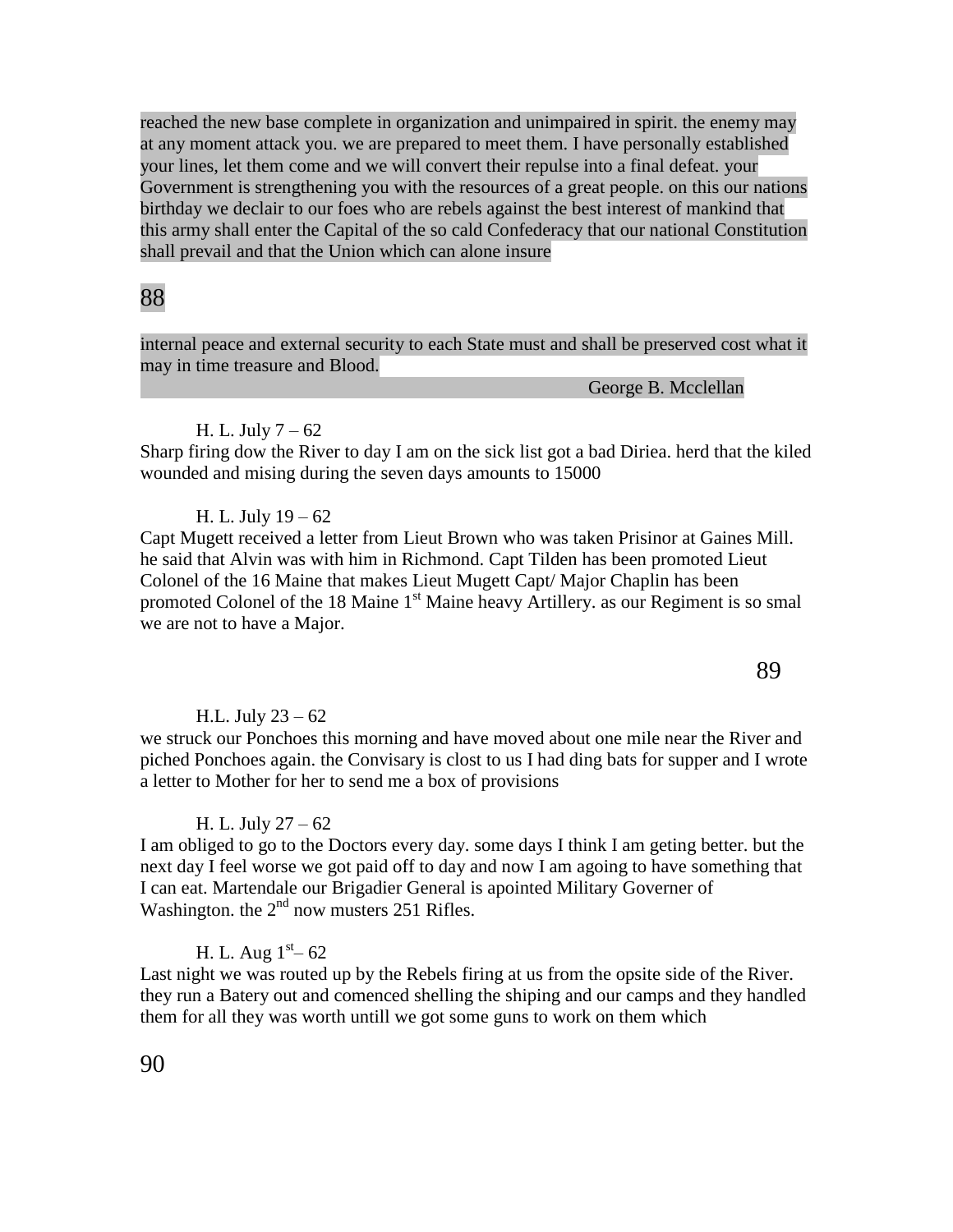was about 30 minets. I turned out and put my gun togethr without a light I had taken her apart during the day to clean and had not put her together. some of the boys took to the woods, and when they got back I sepose if I had asked them where they hed been they would have said that they had been taken a walk to give them an apitite for their Breakfast.

#### H. L. Aug  $3 - 62$

distent firing we got paid off to day on the 28 July Little Mac sent the following dispatch to the Secretary of War. If I save this Army now I tell you plainly that I owe no thanks to you or to any other person in Washington. you have don your best to sacrifice this Army that Army had been saved and the Army was conscious of it.

#### H. L. Aug  $4 - 62$

fine weather. the regiment has gon over the River on pekett since the Rebels fired at us from that side

## 91

we received orders to day to pack our knapsacks and be redy to march in light marching order. Alvin arived here to day he has been a Prisinor on Bell Island<sup>8</sup> near Richmond since July June 27. there was a number out of our company taken at the same time. there was a cuple of Thousand on the Island and it was entirely destitute of any thing for a shade and they had no blankets and they got just enough to eat to keep them alive. his looks showes it all. I went to the Sutlers and bought some cakes and Cheese, made him come coffee and filled him up

#### H. L. Aug  $10 - 62$

since the 6 we have expected to march and have got marching orders to day. this afternoon I was detailed to help load a schooner with knapsacks. the sick have all been sent away about 12000 Ordly Sergeant James Collins is promoted to 2<sup>nd</sup> Lieut. I am glad for him he is a good Soldir

### 92

 $\overline{a}$ 

#### H. L. Aug  $14 - 62$

the long expeted day to march has arived and it is a fine day we started at 9 this morning down the River and made 14 miles to day

#### August  $15 - 62$

very Pleasent but rather warm. we crossed the Chickehomney River this afternoon went acrost on a Pontoon Bridge it consisted of 96 Boats placed 8 paces 2.026 apart

August  $16 - 62$ 

 $8$  Belle Isle is a 54 acre island in the James River in Richmond.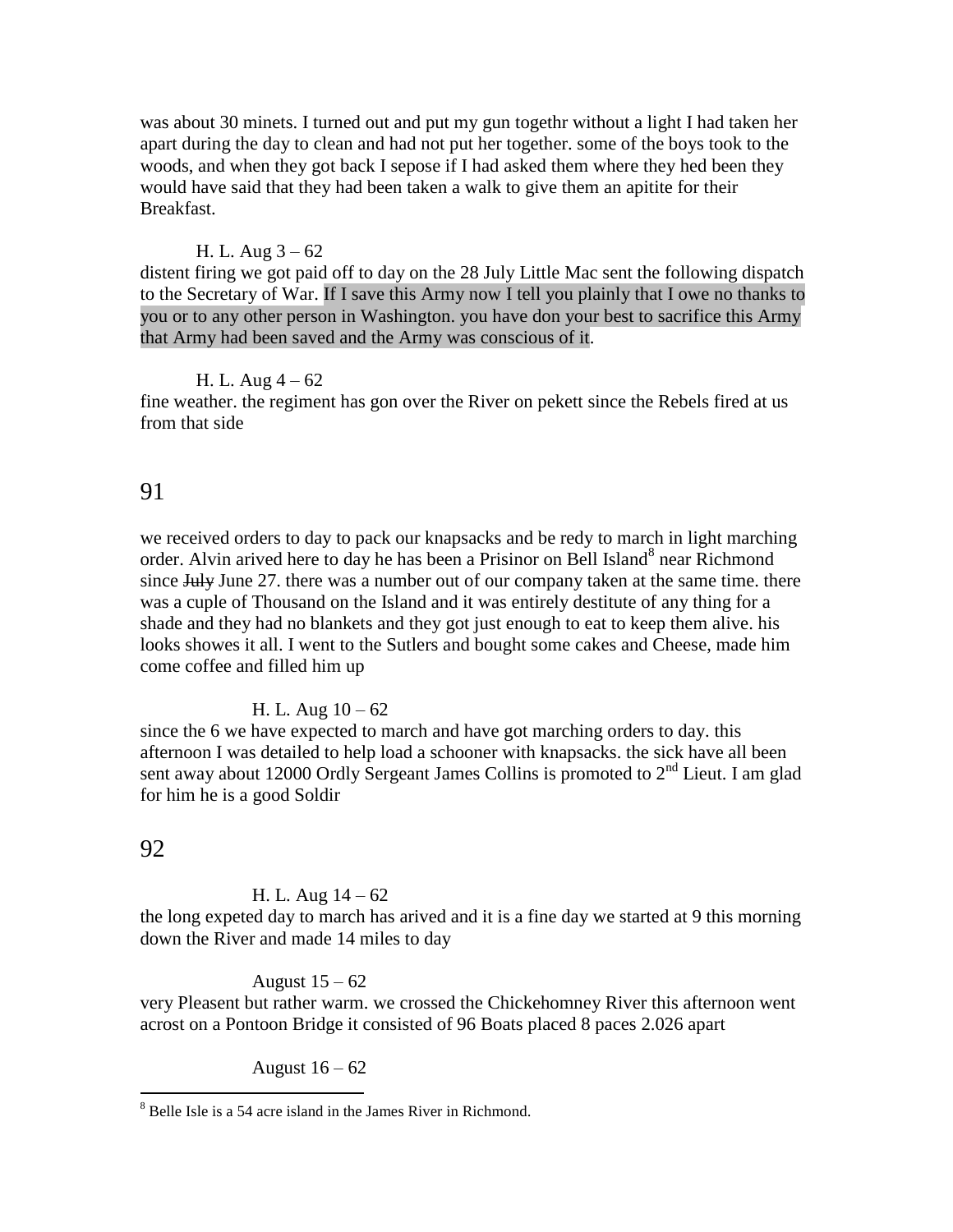we left Chickehomney River early this morning and marched to Williamsburg where we are to stop for the night

August  $17 - 62$ marched to day from Williamsburg to York Town where we lie down for the night.

# August  $18 - 62$

started earley this morning and got to Hampton at 4 oclock and lie down to rest.

93

# August 19 – 62

we left Hampton this morning and marched back over part of the ground that we traveled yesterday and stopt at New Port News, where we went on board the Steamer **Massachusetts** 

on Board Steamer Aug 20–62

we droped down River last night and at 10 this morning started but soon came back and ancored.

on Board Steamer Aug 22–62

started this morning and went to Auqus Creek $<sup>9</sup>$  there we took the cars and went to</sup> Fredricksburg then marched two miles back and camped now we are under General Paap<sup>10</sup> who sais his head Quarters is in his saddle.

General McClellen sent the following request to the Secetary of War.

Please say a kind word to my Army that I can repeat to them in General orders, in regard to their conduct at Yorktown Williamsburg West Point Hanivor Court House, and on the Chickahominy as well as in regard to the seven days, and the recent retreat. No one has ever said any thing to cheer them but myself

94

say nothing about me, merely give my men and officers credit for what they have done, it well do you much good and will strengthen you much with them if you issue a handsome order to them in regard to what they have accomplished. They deserve it

Major General Halleck Major General Washington D.C.

 $\overline{a}$ 

G. B. McClellan

August 23 – 62

<sup>&</sup>lt;sup>9</sup> Aquia Creek, tributary of the Potomac

 $10$  General John Pope recently appointed to command the Army of Virginia including McClellan's Army of the Potomac and forces from the Shenandoah and Northern Virginia. Pope's forces are in northern Virginia, McClellan has been ordered to join forces.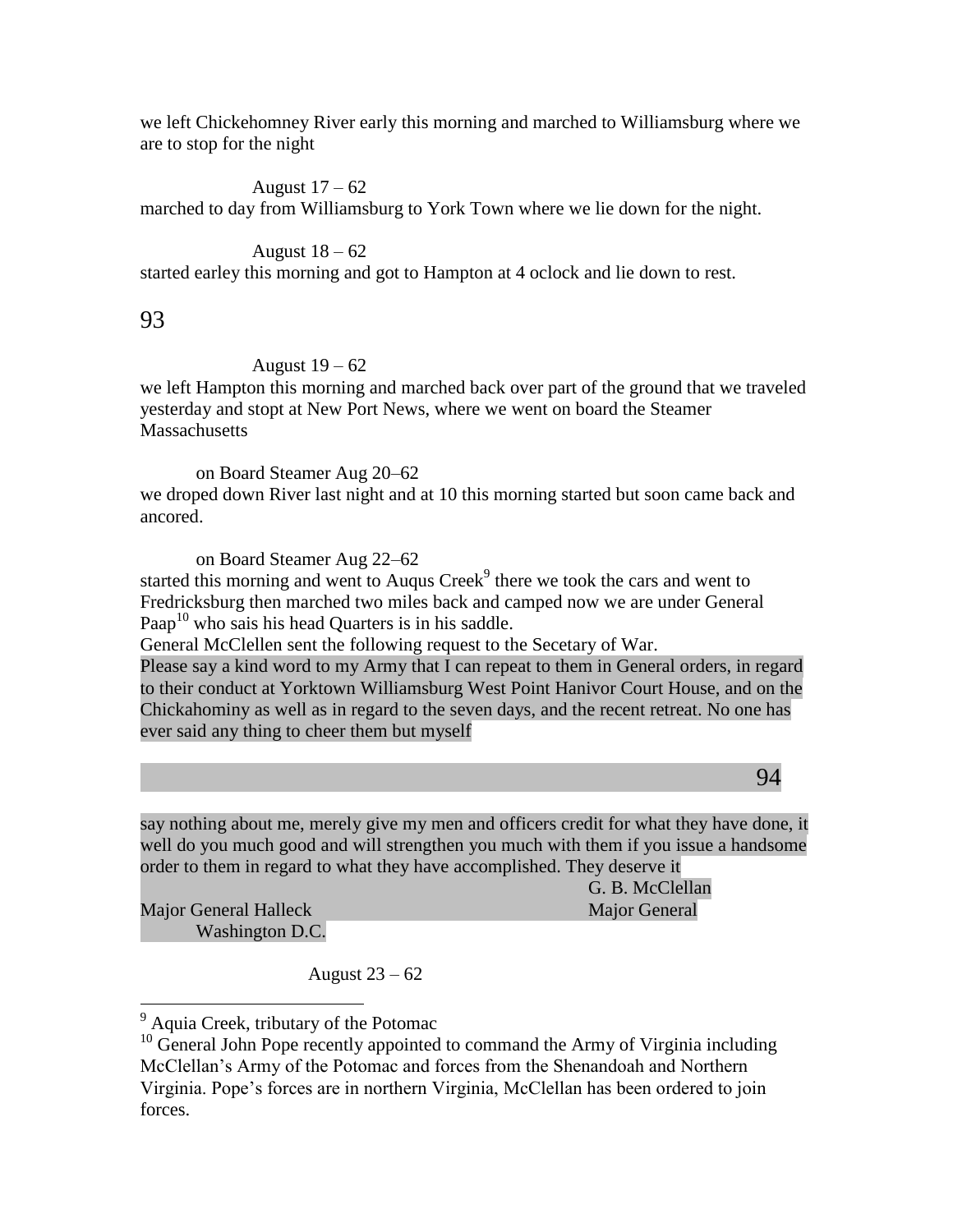last night we had hardly got lied down before orders come to fall in and march and we tramped all night and passed through Falmouth heavy firing in advance

#### August  $24 - 62$

last night I slept in a Church on the march to day. marched 9 miles on a Rail Road track. had stewed Pig for supper.

#### August 25 – 62

we started on the march this morning went two miles then turned back went where we stoped through the night drawed four days raitions. heavy firing to the front

# 95

### August 26 – 62

very pleasent and warm. started early this morning went 10 miles and pitched Ponchoes, I was then detailed to go on Pekett

August 27 – 62 started this morning for Warrenton Junction and arived this afternoon 20 miles

#### August 28 – 62

we started this morning at sunrise and marched 15 miles. passed over a field where our folks had a schirmish with the johnie the dead are ling on the field<sup>11</sup> yet during the day we marched some on the Rail Road. passed a number of cars throwed off the track and the Railes tore up

# August 29 –  $62^{12}$

we have marched and counter marched all day. General Porter was ordered to make an attack here but he failed in doing it

 $2<sup>nd</sup>$  Bull Run Aug 30 –62 a fine day but a day of Battle the Battle comenced at sunrise but was not general untill afternoon. by that time we had four lines of battle  $2<sup>nd</sup>$  Maine in

# the Forth line. we lied down in a field a short time the Rebel Artillery firing over us. we had a rise of ground in front of us, so must of their shot went over but we soon had orders to advance went a short distence and lied down again, but soon got up and made the advance. we had a peace of woods to go through. then a field to charge over before we got to the Rebels line, when we got out of the woods the three lines in our front was cut up so that there was nothing in front of us but the Rebs. and they were firing at us from

 $\overline{a}$ 

<sup>&</sup>lt;sup>11</sup> Robert E. Lee was hoping to attack and defeat Pope's army before McClellan's forces could reach Pope and reinforce him. He sent Stonewall Jackson north. Rufus could be describing the field after the Battle of Brawner's Farm. (www.nps.gov, National Park Service)

 $12$  By this time Lee and General Longstreet have marched north to reinforce Jackson.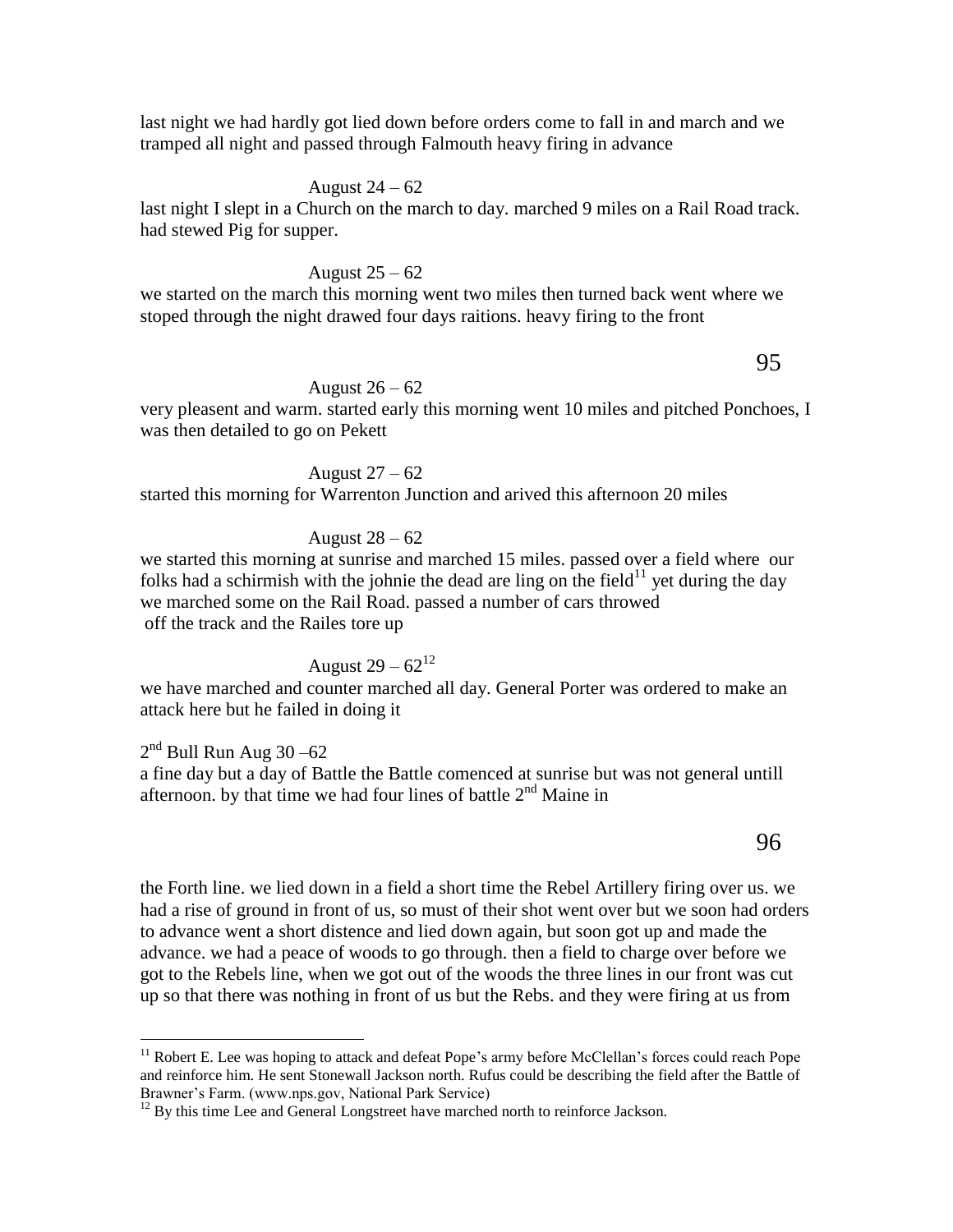three different directions a Batery on our right and left and infentry in front. the batry on our left was firing rail Road iron, it looked almost imposible that a man could live to get acrost that field, but we went part of the distence and lied down so clost to the Rebs that their shot went over us. we staid there about 15 minets and then received orders to fall back. when we got out of the way of the Rebel fire, the Regiment counted off to the numbr of 60. a good meny were killed and wounded but

97

the most had left the Ranks before we got out of the woods. we went in with 360 this ended the Battle and we fell back on Centervill in good order. a big contrast between this and the first Bull Run. the boys know their places better and are better drilled, it comenced to rain at dark a cold and disegreable rain our wounded were left in the Rebel hands. $13$ 

#### Centervill Aug  $31 - 62$

a rainy day. but few guns fired on the line to day but we was under arms all day expecting trouble. the  $2<sup>nd</sup>$  has 137 in the ranks to do duty

### Centervill Sept.  $2 - 62$

we left Centervill early this morning and got to Fairfax at about 10, rested a cuple of hours and then started for Chain Bridge passed over where our folks had a schirmish yesterday the dead are not buried. we have had a very hard days march General Mcclellen takes command of the Army again and the Boys are much more happy he is a great favorite with the Soldirs.

## 98

 $\overline{a}$ 

Chain bridge Sept  $3 - 62$ 

turned out early this morning and started for Halls Hill where we arived at noon. then there was a detail made of 10 men to go on Pekett I was one

#### Halls Hill Sep  $4 - 62$

Pleasent with a cool breeze. we have plenty of Peaches and green Corn. Alvin treed a Coon on his Post. last night, about noon the Rebel schirmishers advanced on the Peakett line and drove us in. we fell back to our Regiment and the whole Army was called out expecting an attack, but they came no farther than our Peakett line 60 recruits arived to our Regiment to day

### Halls Hill Sep  $6°62$

another fine day. received orders to be all redy to march in a moments notice and have been in the ranks all day and part of the night expecting to march.

 $13$  Just as the  $1<sup>st</sup>$  Battle of Bull Run, the second was a defeat for the Union, and would also casue the commander, General Pope to lose his job.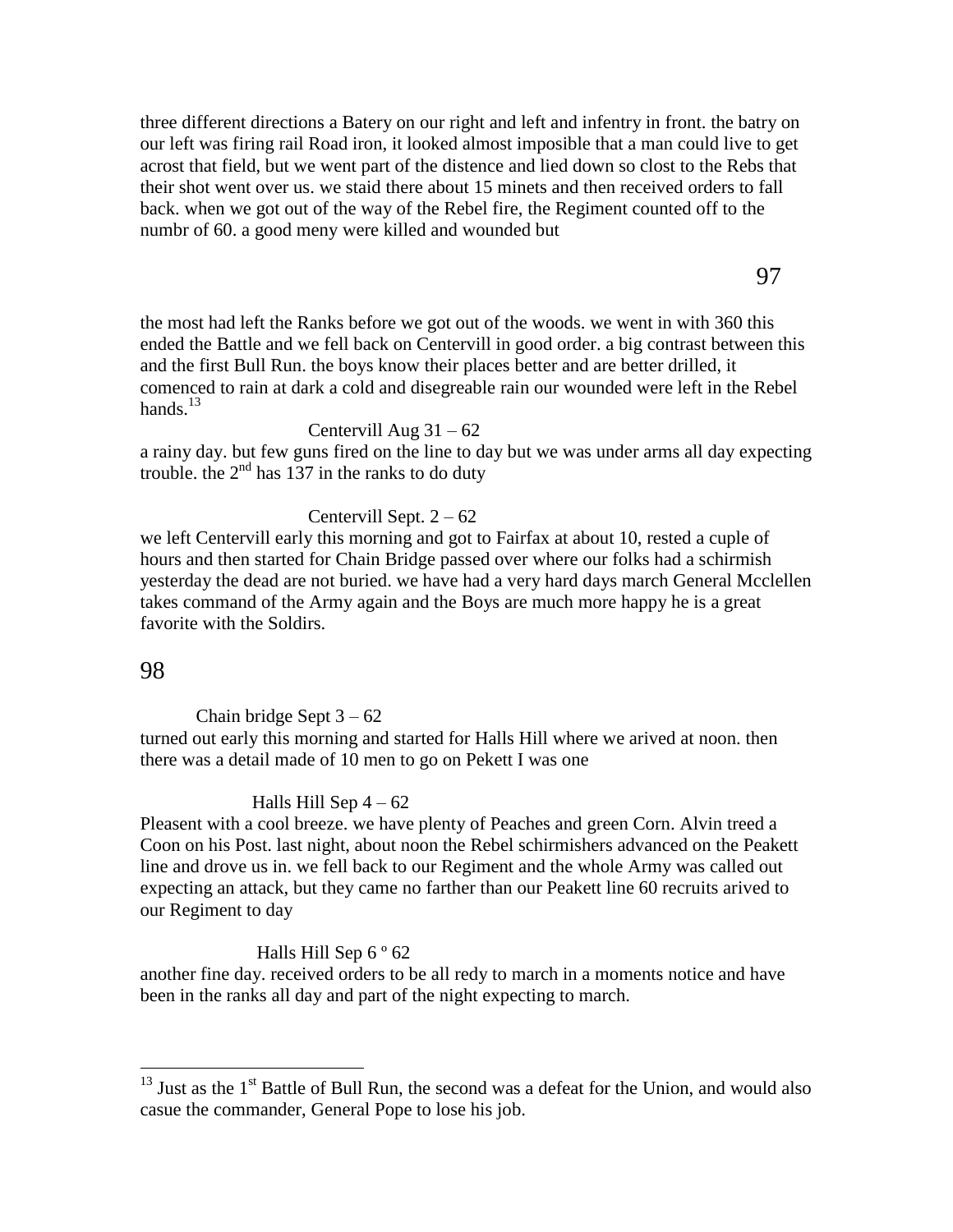### Alexandria Sep 7 – 62

we left halls Hill last night at 7 oclock and arived here this afternoon and pitched Ponchoes after shifting grounds twice. I do not feel very well.

#### Alexandria Sep 8 – 62

we have had orders to march but have not started yet. the Boys are robing the Sutlers

#### September 9 – 62

we started this morning for Fort Corcoran and have pitched Ponchoes about one mile fro it clost to the  $20<sup>th</sup>$  Maine Regiment

#### September  $11 - 62$

a Rainy day. we moved a short distence up on a hill and our tents come and we pitched them and got things fixed up in very good shape

#### September  $12 - 62$

we got stowed away in our tents last night for a good nights rest, when we was called out to

# 100

march. the Regiment fill in and started for Maryland for the report is that the rebs are in back of Washington. but Joseph Hackett Lewey Bruster Moses Veazie and myself declaired that we would not go untill morning and we lied where we were untill Morn then turned out cooked breakfast eat it and started acrost the River to Georgetown.

### Georgetown Sep 13 – 62

we stopt last here in Georgetown in the  $2<sup>nd</sup>$  Maines Store House where we keep out extry things after turning out this morning Mos and I went to a Saloon and got breakfast, then we 4 started through Washington after the Army through Rockvill. then stopt at a house kept by two Girls that had just moved there from New York. we got dinner there had salt fish and Potatoes we paid 50 cents a peace. then started on the Road. went through Coxvill where we got supper we then turned in

101

for the night in a Hay stack

#### September 14 – 62

Pleasent we turned out Quite early this morning and went through Clarksvill and through Hyatus Town continued on about three miles and stowed ourselves away in a hay stack for the night

September 15 – 62